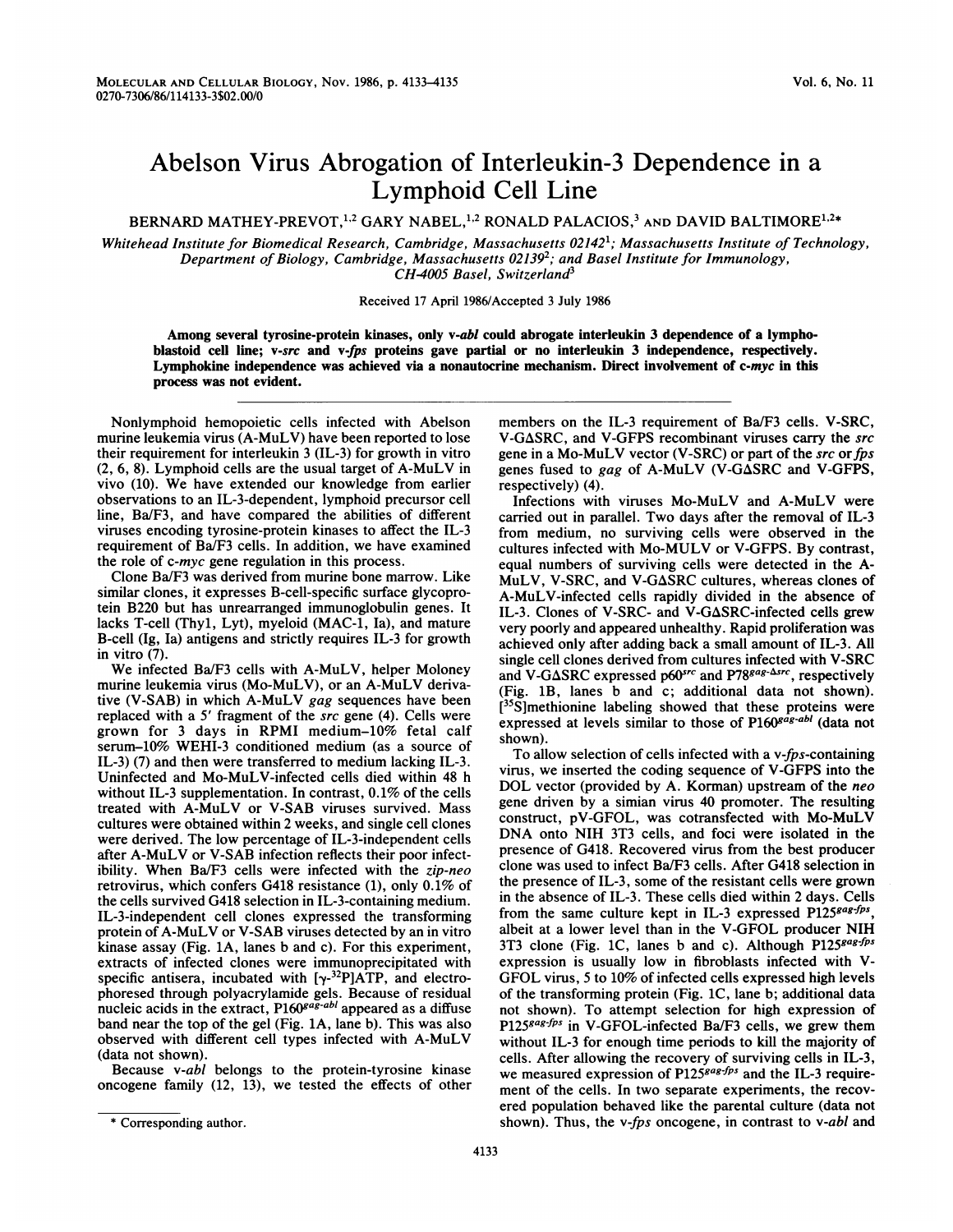

FIG. 1. In vitro kinase assay of immunoprecipitated viral proteins. Extracts of uninfected, v-abl-, v-src-, and v-fps-infected Ba/F3 clones were immunoprecipitated with the indicated antisera, and kinase activity was assayed as previously described (5). (A) Anti-abl 587 antiserum (11); lanes: a, Ba/F3; b, A-MuLV Ba/F3; c, V-SAB Ba/F3. (B) Anti-Rous sarcoma virus, TBR antiserum (v-src specific) (lanes a and b) and anti-MuLV antiserum (lane c); lanes: a, Ba/F3; b, V-SRC Ba/F3 (only phosphorylation of the immunoglobulin heavy chain by p60<sup>v-src</sup> was observed with tumor-bearing rabbit antiserum); c, V-G $\Delta$ SRV Ba/F3. (C) Anti-MuLV antiserum; lanes: a, Ba/F3; b, V-GFOL NIH 3T3; c, V-GFOL Ba/F3. Panels A, B, and C represent different gels.

v-src, did not provide any growth advantage to Ba/F3 cells in the absence of IL-3 (Table 1).

As an illustration of the differences in uninfected and A-MuLV-, V-SRC-, and V-GFOL-infected Ba/F3 cells, we titrated their IL-3 requirements. Cell proliferation was monitored by colorimetric assay (5) after a 24-h incubation (Fig. 2). A-MuLV-infected cells were totally IL-3 independent for growth. V-SRC-infected cell clones displayed an intermediate proliferation profile. V-GFOL-infected cells behaved similarly to uninfected cells (they were assayed in a separate experiment). These results are consistent with earlier observations (Table 1).

The mechanisms by which A-MuLV confers IL-3 independence remain uncertain. In agreement with other reports (2, 6, 8), we could rule out autocrine stimulation in virus-

TABLE 1. IL-3 requirement of Ba/F3 cells after viral infection<sup>a</sup>

| Virus <sup>b</sup>                    | Transforming<br>gene | Titer $\epsilon$ | Transforming<br>protein | $IL-3$<br>independence |
|---------------------------------------|----------------------|------------------|-------------------------|------------------------|
| Mo-MuLV                               | $\mathcal{I}$        | $1 \times 10^7$  |                         | No                     |
| A-MuLV                                | v-abl                | $1 \times 10^6$  | $P160$ gag-abl          | Total                  |
| <b>V-SAB</b>                          | v-abl                | $1 \times 10^6$  | P72src-abl              | Total                  |
| <b>V-SRC</b>                          | $V-STC$              | $5 \times 10^5$  | $p60$ src               | Partial                |
| V-GASRC                               | $v$ - $\Delta$ src   | $5 \times 10^6$  | P78sag-Asrc             | Partial                |
| <b>V-GFPS</b>                         | $v$ -fps             | $5 \times 10^5$  | P1258ag-fps             | No                     |
| $\mathsf{Zip}\text{-} \mathsf{neo}^e$ |                      | $1 \times 10^6$  |                         | No                     |
| $V$ -GFOL <sup>e</sup>                | v-fps                | $5 \times 10^4$  | P1258ag-fps             | No                     |

 $a$  Ba/F3 cells (10<sup>6</sup>) were suspended in 3 ml of growth medium containing 10% of WEHI-conditioned medium. Virus (1 ml) was added to infect cultures. Cells were incubated at 37'C overnight, washed, and replated in 10 ml of growth medium containing 10% WEHI-conditioned medium. After 24 h, cells were washed twice and suspended in 10 ml of growth medium without a source of IL-3. Medium was changed every <sup>3</sup> days, and cells were kept at a density of at least  $5 \times 10^3$ /ml.

<sup>b</sup> All replication-defective viruses were pseudotyped with Mo-MuLV.

<sup>c</sup> Titers were measured on NIH 3T3 or XC cells. They are expressed as PFU, focus-forming units, or G418 CFU per milliliter.

-, None.

<sup>e</sup> For viruses containing the neo gene, the same infection protocol was used, but G418 selection was applied first (1.5 mg of G418 per ml), in the presence of IL-3.



FIG. 2. Proliferation assay. Uninfected or virus-infected Ba/F3 cells (104 cells per well) were cultured for 24 h with IL-3 at the indicated dilutions of a stock solution. Proliferation was then measured in a colorimetric assay as previously described (5). Measurements have been normalized by dividing the optical density at a given IL-3 dilution by the density obtained at a  $10^{-3}$  dilution of IL-3.

infected cells. Poly(A)-containing RNA  $(2 \mu g)$  from infected and uninfected Ba/F3 cells and WEHI cells was electrophoresed, transferred to nitrocellulose, and hybridized to an IL-3 specific probe (Fig. 3). Only WEHI cells expressed the 1-kilobase IL-3 mRNA (lane b) (14). Thus, IL-3 independence in infected Ba/F3 cells did not result from endogenous synthesis of IL-3. Furthermore, neither conditioned medium nor freeze-thaw lysates from A-MuLV infectants supported growth of uninfected Ba/F3 cells (data not shown). In addition, we found the majority of IL-3 receptors in infected cells available for binding and not occupied by a virusinduced growth factor that could compete for the IL-3 receptor (data not shown).

v-abl might relieve IL-3 dependence of Ba/F3 cells by inducing differentiation, presumably along the B-cell lineage.



FIG. 3. Absence of IL-3 mRNA in V-SRC- or A-MuLV-infected Ba/F3. Glyoxal-treated, poly(A)-containing RNA (4  $\mu$ g) were electrophoresed through a 1% agarose gel, transferred to nitrocellulose, and hybridized to an IL-3 cDNA probe. Lanes: a, Ba/F3; b, WEHI; c, V-SRC Ba/F3; d, A-MuLV Ba/F3.